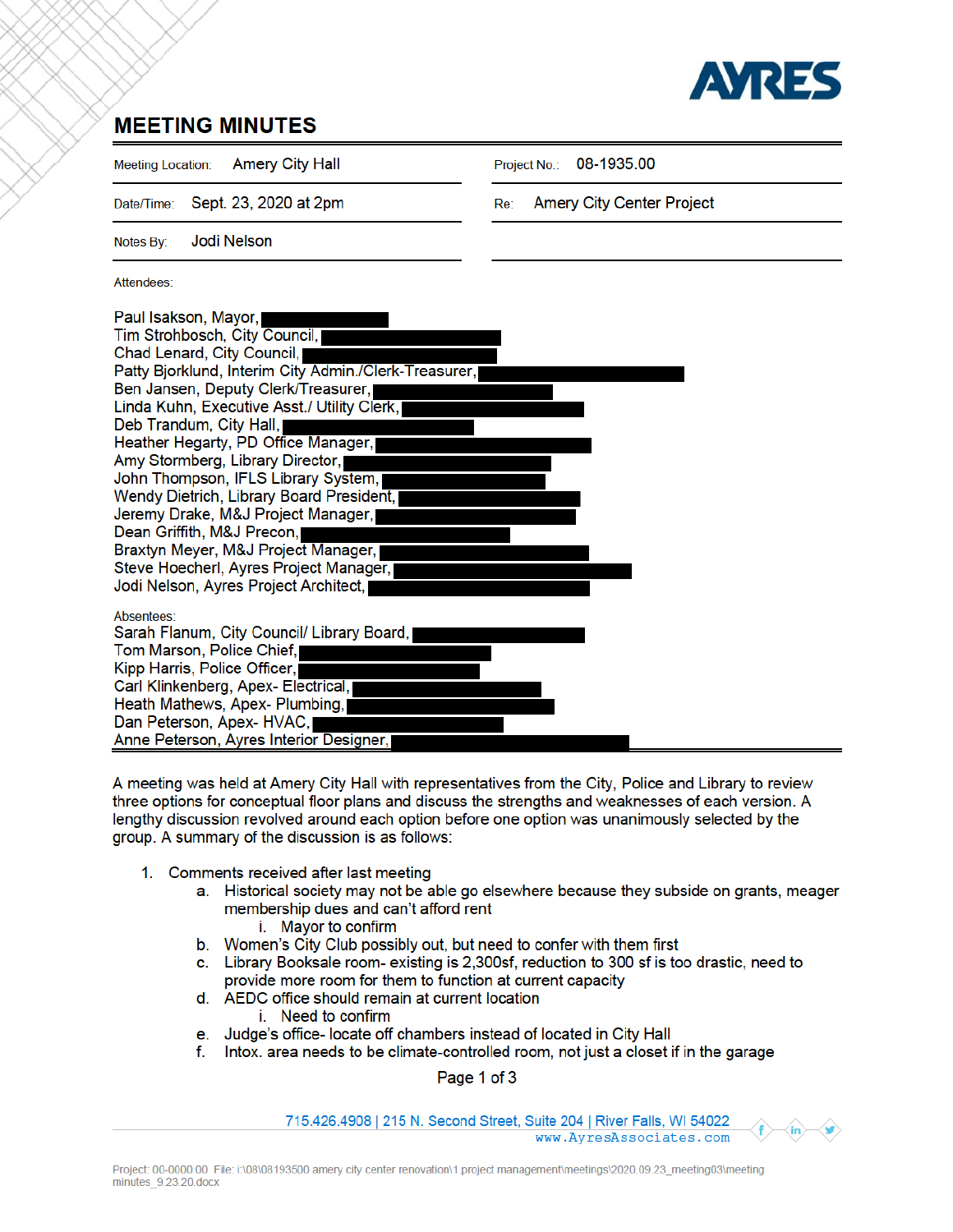- g. Library provided Ayres with revised square footages for some areas
- h. Incorporate Makers' space into meeting space or add to Storytime area
- 2. Concept Diagrams
	- a. Option 1 Combined Council Chambers and Meeting Room on Main Level
		- i. Preferred Option by all
		- ii. Like that all Departments have access to daylight
		- iii. Like how existing rooms are repurposed/ utilized as much as possible for budget purposes
		- iv. City Hall
			- 1. Like City Hall on ML
			- 2. Like City Hall near Council Chambers/ Courtroom
			- 3. Would like more room in open office area
			- 4. Would like conference room accessible from hallway
		- v. Public areas- Meeting rooms
			- 1. Like the combined meeting rooms with an operable wall between the two rooms
			- 2. Meeting Room will be used frequently by public and library programs
			- 3. Council Chambers/ Courtroom will only be used by City Hall/ Council
		- vi. Police
			- 1. Like Police on UL and secured hallway from garage- completely secure
			- 2. UL has more area than the programmed square footage for the Police;
			- looking at options to capture "extra" square footage for storage
		- vii. Library
			- 1. Family Resource Center storage needs to be next to Storytime
			- 2. Move Adult Services Office to LL next to Adult Stacks/ Seating
			- 3. Move Women's City Club storage to LL next to Adult Services Office
			- 4. Move Study Room to LL next to Adult Services Office
			- 5. Increase Work Room area and decrease Director's Office size
			- 6. Need level of security near Circulation desk to stairwell to LL
			- 7. Relocate Historical Society from LL to ML where the Friend's Booksale room is currently
			- 8. Move Friend's Booksale room to Study Room near entry vestibule (or potentially to LL?)
			- 9. Potentially keep room with high-density storage system for library use
			- 10. Existing restrooms- potentially eliminate one restroom at south end, keep the other for Children's restroom
	- b. Option 2 Separate Council Chambers and Meeting Room on Main Level
		- i. Like relationship between City Hall and Police on LL
		- ii. Police Garage location was discussed- look at placing addition against existing wall since rooms on other side do not need windows along that portion of the wall, plus it gains more space for additional storage in the garage
		- iii. City Hall
			- 1. Would like conference room accessible off hallway so visitors don't need to enter City Hall for meetings
			- 2. City Hall offices are too far away from Council Chambers/ Courtroom and no easy access between the two without going through Library or Police
		- iv. Library
			- 1. Like location of Children's Areas on ML for easy access by parents with strollers, young children
	- c. Option 3 Council Chambers on Main Level and Meeting Room on Lower Level
		- i. Prefer UL layout of Library more than Option 2 layout
		- ii. Option was eliminated without much discussion